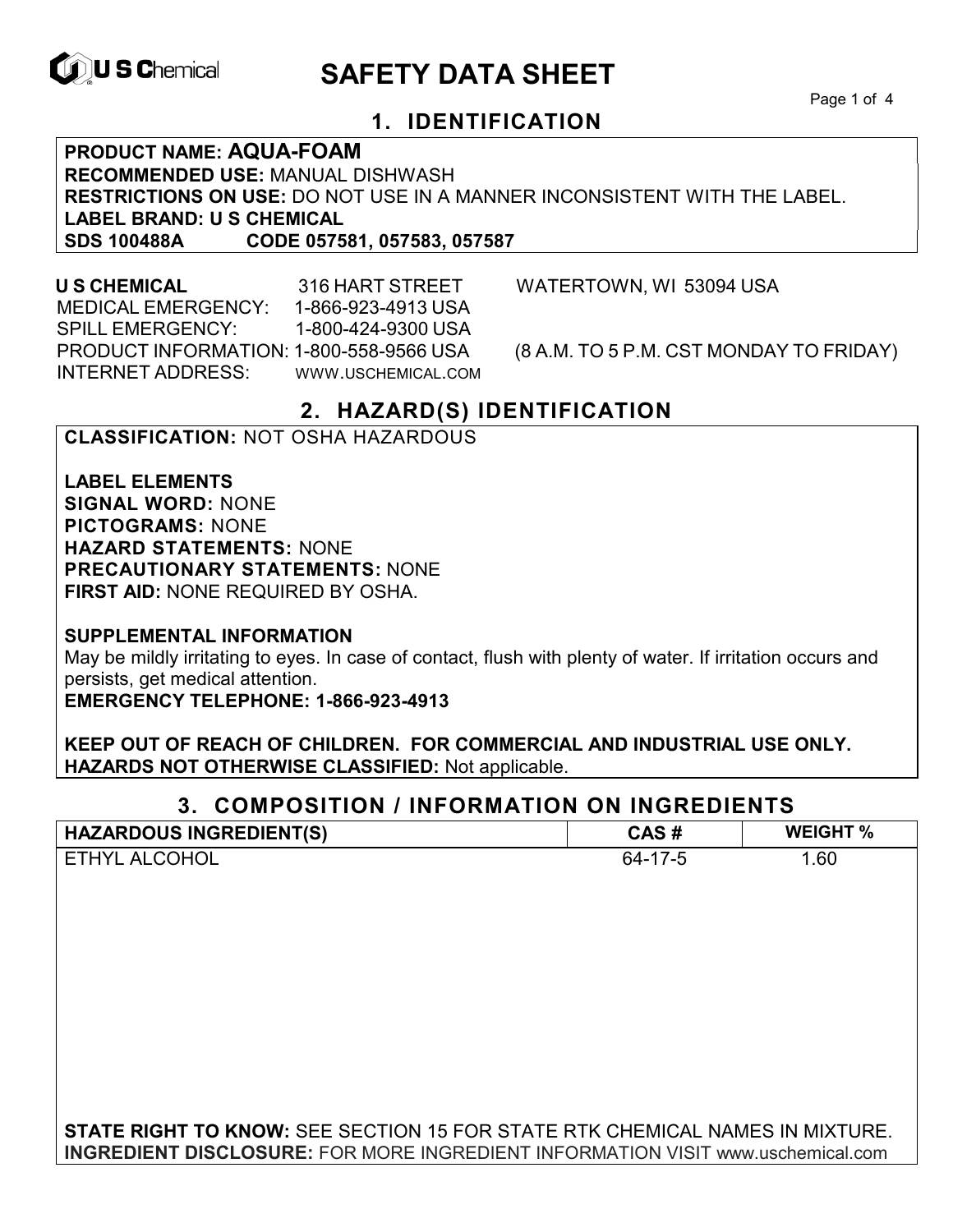# **AQUA-FOAM SDS 100488A**

# **4. FIRST-AID MEASURES** Page 2 of 4

**IF IN EYES:** FLUSH WITH PLENTY OF WATER. IF IRRITATION OCCURS AND PERSISTS, GET MEDICAL ATTENTION.

**IF ON SKIN:** FLUSH WITH PLENTY OF WATER. IF IRRITATION OCCURS AND PERSISTS, GET MEDICAL ATTENTION.

**IF SWALLOWED:** IF CONSCIOUS, DILUTE BY DRINKING UP TO A CUPFUL OF MILK OR WATER AS TOLERATED.

**IF INHALED:** NO SPECIFIC FIRST AID MEASURES ARE REQUIRED.

**EMERGENCY TELEPHONE: 1-866-923-4913** 

**MOST IMPORTANT SYMPTOMS / EFFECTS:** MAY BE MILDLY IRRITATING TO EYES. **MEDICAL CONDITIONS AGGRAVATED:** NONE KNOWN. **NOTE TO PHYSICIAN:** CALL 1-866-923-4913 FOR EXPOSURE MANAGEMENT ASSISTANCE.

# **5. FIRE-FIGHTING MEASURES**

**CHEMICAL HAZARDS:** NON-FLAMMABLE.

**COMBUSTION PRODUCT HAZARDS:** OXIDES OF CARBON, SULFUR + OTHER FUMES. **METHODS:** SELECT EXTINGUISHER AND METHODS BASED ON FIRE SIZE AND TYPE. **EQUIPMENT:** WEAR SCBA AND FULL PROTECTIVE GEAR AS CONDITIONS WARRANT. **NFPA RATING:** HEALTH-1/FLAMMABILITY-0/ INSTABILITY-0/SPECIAL HAZARD-N.AP. **SUITABLE EXTINGUISHERS:** WATER, DRY CHEMICAL, CO2 OR FOAM SUITABLE FOR FIRE. **UNSUITABLE EXTINGUISHERS:** NO RESTRICTIONS BASED ON CHEMICAL HAZARDS.

# **6. ACCIDENTAL RELEASE MEASURES**

**PERSONAL PRECAUTIONS:** KEEP PEOPLE OUT OF AREA. RUBBER BOOTS RECOMMENDED. BE CAREFUL NOT TO SLIP. WASH THOROUGHLY AFTER CLEAN-UP. **ENVIRONMENTAL PRECAUTIONS:** PREVENT SPILL FROM ENTERING DRAIN, STORM SEWER OR SURFACE WATERWAY. PREVENT WATER AND SOIL CONTAMINATION. **CLEAN-UP METHODS:** SMALL SPILLS MAY BE WIPED UP AND RINSED WITH WATER. FOR LARGER SPILLS, DIKE TO CONTAIN. PUMP TO LABELED CONTAINER OR ABSORB SPILLAGE AND SCOOP UP WITH INERT ABSORBENT MATERIAL. AFTER SPILL COLLECTION, RINSE AREA WITH WATER AND FOLLOW WITH NORMAL CLEAN-UP PROCEDURES.

# **7. HANDLING AND STORAGE**

**HANDLING:** FOLLOW ALL LABEL DIRECTIONS. INSTRUCT PERSONNEL ABOUT PROPER USE, HAZARDS, PRECAUTIONS, AND FIRST AID MEASURES. AVOID CONTACT WITH EYES. DO NOT TASTE OR SWALLOW. PRODUCT RESIDUE MAY REMAIN ON OR IN EMPTY CONTAINERS. HANDLE CAREFULLY TO AVOID DAMAGING CONTAINER. **STORAGE:** KEEP CONTAINER CLOSED WHEN NOT IN USE. STORAGE AT AMBIENT TEMPERATURES IN A DRY AREA OUT OF DIRECT SUNLIGHT. PROTECT FROM FREEZING. ROTATE STOCK REGULARLY. KEEP AWAY FROM FOOD AND DRINK. KEEP OUT OF REACH OF CHILDREN.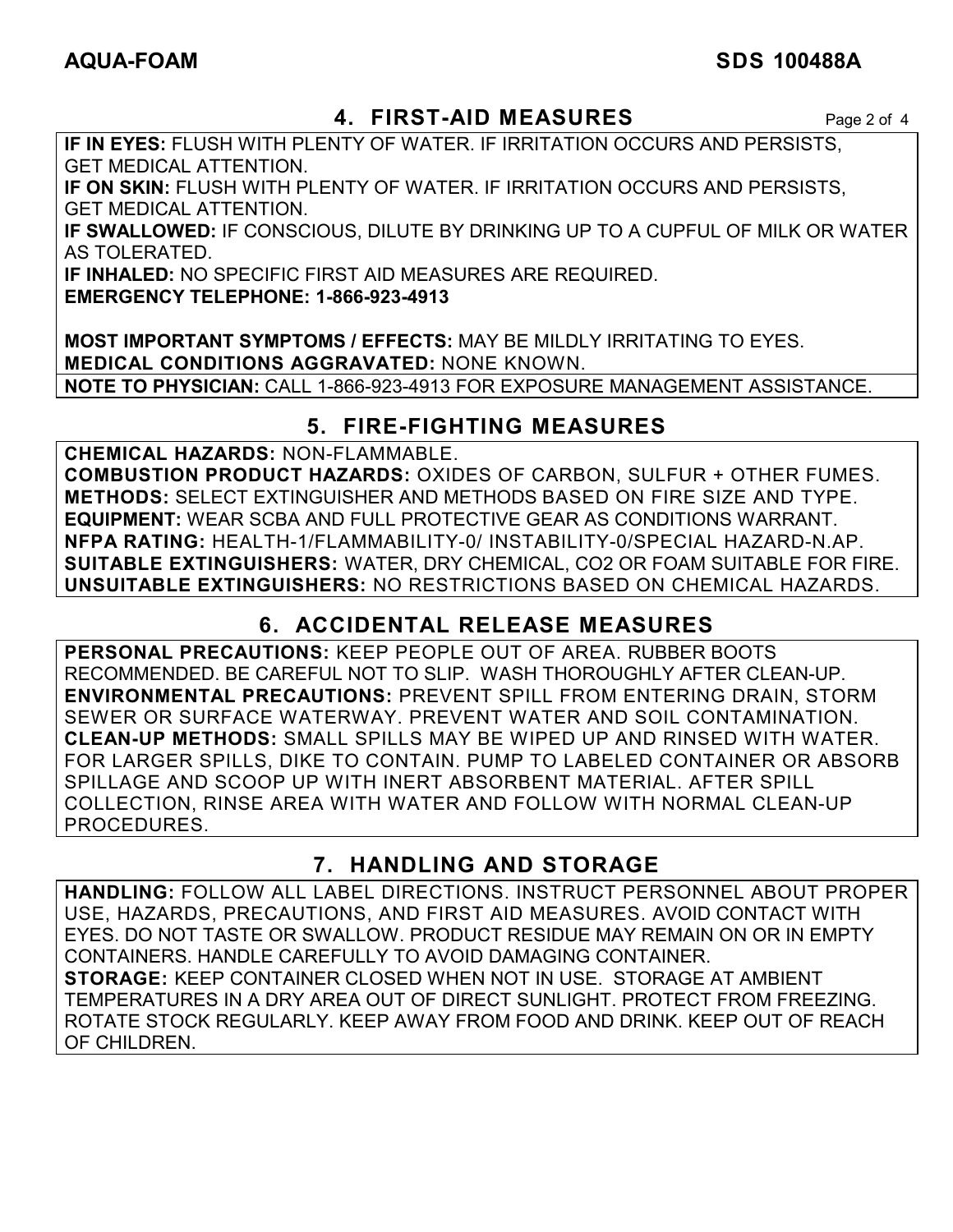#### **AQUA-FOAM SDS 100488A**

#### **8. EXPOSURE CONTROLS / PERSONAL PROTECTION** Page 3 of 4

**EXPOSURE LIMITS:** ETHYL ALCOHOL = 1000 PPM TWA (ACGIH/OSHA) **ENGINEERING CONTROLS:** GENERAL ROOM VENTILATION IS ADEQUATE.

**PERSONAL PROTECTION EYES:** PROTECTIVE EQUIPMENT NOT REQUIRED. **HANDS:** PROTECTIVE EQUIPMENT NOT REQUIRED. **RESPIRATORY:** PROTECTIVE EQUIPMENT NOT REQUIRED. **FEET:** PROTECTIVE EQUIPMENT NOT REQUIRED. **BODY:** PROTECTIVE EQUIPMENT NOT REQUIRED. **HYGIENE MEASURES:** HANDLE IN ACCORDANCE WITH GOOD INDUSTRIAL HYGIENE AND SAFETY PRACTICE.

# **9. PHYSICAL AND CHEMICAL PROPERTIES**

| <b>APPEARANCE: AQUA BLUE LIQUID</b>    | <b>AUTO-IGNITION TEMPERATURE: N.AV.</b>    |
|----------------------------------------|--------------------------------------------|
| <b>ODOR: FLORAL</b>                    | DECOMPOSITION TEMPERATURE: N.AV.           |
| pH CONCENTRATE: 6.0                    | <b>EXPLOSIVE LIMITS (LEL/UEL): NONE</b>    |
| pH READY-TO-USE: N.AP.                 | <b>EVAPORATION RATE: N.AV.</b>             |
| pH @ USE DILUTION: N.AV.               | FLAMMABILITY (SOLID, GAS): N.AP.           |
| <b>PHYSICAL STATE: LIQUID</b>          | <b>FLASH POINT: NONE</b>                   |
| <b>RELATIVE DENSITY (WATER): 1.040</b> | INITIAL BOILING POINT/RANGE: N.AV.         |
| <b>SOLUBILITY (WATER): COMPLETE</b>    | <b>MELTING POINT/FREEZING POINT: N.AV.</b> |
| VAPOR PRESSURE: N.AV.                  | <b>ODOR THRESHOLD: N.AV.</b>               |
| <b>VAPOR DENSITY: N. AV.</b>           | PARTITION COEFF. (N-OCTANOL/WATER): N.AV.  |
| <b>VISCOSITY: VISCOUS</b>              | <b>OTHER: N.AV.</b>                        |

### **10. STABILITY AND REACTIVITY**

**REACTIVITY:** NO HAZARD.

**CHEMICAL STABILITY:** STABLE.

**POSSIBILITY OF HAZARDOUS REACTIONS:** NONE KNOWN. WILL NOT POLYMERIZE. **CONDITIONS TO AVOID:** TEMPERATURES BELOW 35°F (1.6°C) OR ABOVE 120°F (49°C). **MATERIALS TO AVOID:** DIRECT MIXING WITH OTHER CHEMICALS. MIX ONLY WITH WATER. **HAZARDOUS DECOMPOSITION PRODUCTS:** NONE UNDER NORMAL CONDITIONS.

### **11. TOXICOLOGICAL INFORMATION**

**ROUTES OF EXPOSURE:** EYES, SKIN, INGESTION, INHALATION. **INFORMATION ON ROUTES OF EXPOSURE:** NO LC50/LD50 TEST DATA FOR MIXTURE. **ACUTE EFFECTS/SYMPTOMS**

 **EYES:** MAY BE MILDLY IRRITATING TO EYES. MAY CAUSE REDNESS AND WATERING. **SKIN:** MAY BE MILDLY IRRITATING TO SENSITIVE SKIN.

 **INGESTION:** MAY CAUSE IRRITATION, NAUSEA, VOMITING AND DIARRHEA. **INHALATION:** NONE KNOWN.

**CHRONIC / OTHER EFFECTS:** NO REPORTABLE GERM CELL MUTAGENS, SKIN SENSITIZERS, RESPIRATORY SENSITIZERS, REPRODUCTIVE TOXINS OR ASPIRATION HAZARDS. **SPECIFIC TARGET ORGANS (SINGLE/REPEATED):** NONE KNOWN.

**NUMERICAL MEASURES OF TOXICITY:** ATEmix (ORAL-RAT) = ABOVE 5000 MG / KG **CARCINOGENS:** NO REPORTABLE ACGIH, IARC, NTP, OR OSHA CARCINOGENS.